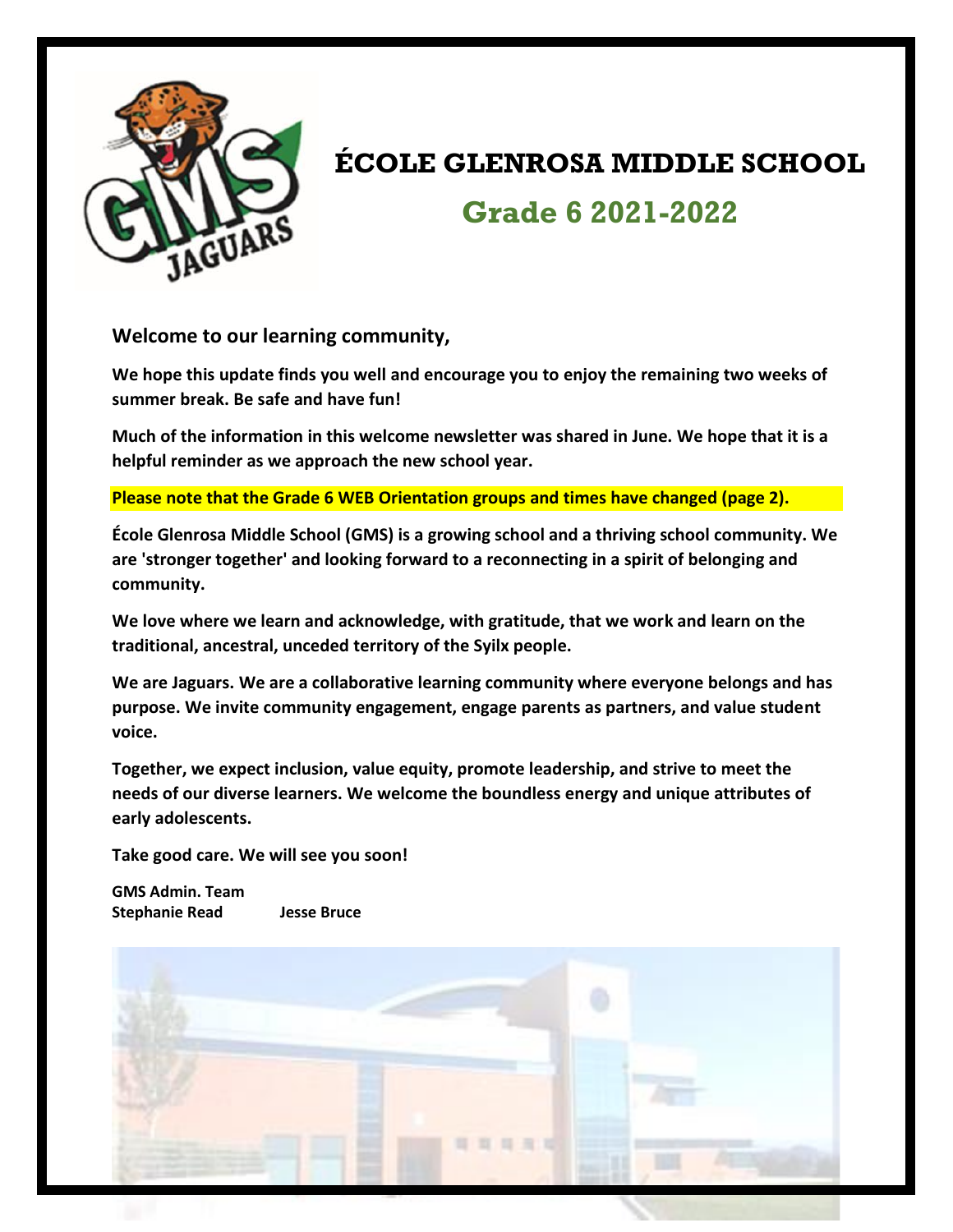# **Getting Ready for Middle School**



## **SUMMER GRADE 6 'WEB' ORIENTATION**

## **Where Everyone Belongs!**

**Wednesday September 1st**

**Group 1 Group 2 Group 3 A – F (last name) G – M (last name) N – Z (last name)** 9:00am-10:00am 10:15am-11:15pm 11:30am-12:30pm

UPORTAGO

**\*Attendance is by first letter of the student's last name. \*Students gather at front entrance and enter the front doors when called in. \*Parents say goodbye outside \*Students will be dismissed though the exterior gym exit. Pick up at outside stairs.** 

WEB Orientation is an opportunity for our newest learners to visit the school as a group of GMS Grade 6s. There will be an Orientation Assembly, student led tours, and activities.

*Students will practice first day procedures at the WEB Orientation on September 1st . There is no need for parents to come into the building on the first day of school. Class lists will not be posted outside. Families will receive an email the week of August 30th to confirm WEB DAY and Back to School plans. Wishing you a safe and enjoyable summer. Go Jaguars!*

## **FIRST WEEK OF SCHOOL**

\*First Day: Tuesday September 7th (**9:00-12:15)** \*Bussing begins September 7th

#### **FIRST DAY PROCEDURES**

\*School doors open at 8:45 \*All Grade 6 students use the main entrance

**English Track Students walk upstairs** *Class lists will be posted on Classroom Doors (312,313,321,322,323). Leadership students and Grade 6 teachers will there to help*

**\*Early + Late French Immersion go to the MPR** *Class lists will be posted. Leadership students and French Immersion teachers will there to help*

## **LATE FRENCH IMMERSION**

**Want to learn a second language**? The Late French Immersion Program is open to any interested Grade 6 students who have little to no experience with French. The program is very similar to the one taught in the English stream classes with the same content areas in language arts, mathematics, social studies, science, physical education, music, and art, except that all subjects are taught in French in Grade 6. Language Arts in English is re-introduced in Grade 7. Students will remain in the late immersion program for grade 6 and 7, at which time they will join French Immersion classes in grade 8 and graduate together with a Dogwood Diploma in English and in French. If you are interested, please contact the office at **gms@sd23.bc.ca**

#### **SUMMER OFFICE HOURS**

9:30am-2:00pm 9:00am – 2:00pm

July 5 – 8 August 25 – September 3

# *STRONGER TOGETHER*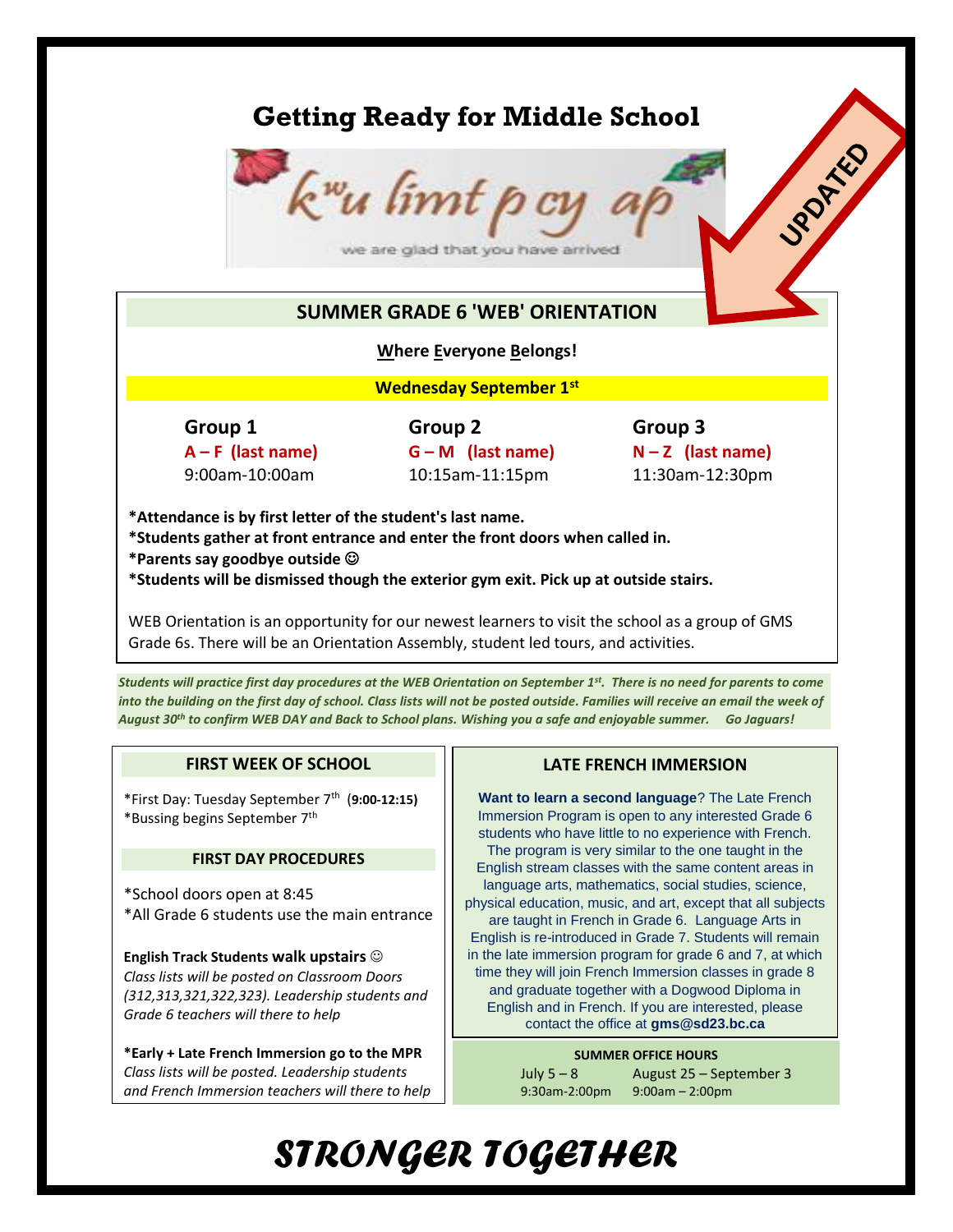# **GETTING TO KNOW GMS**

# *GO JAGUARS*

| <b>Daily Schedule</b>                |                     |
|--------------------------------------|---------------------|
| 8:55                                 | <b>Welcome Bell</b> |
| 9:00-10:20                           | <b>Classes</b>      |
| 10:20-10:30                          | <b>Break</b>        |
| 10:30-11:50                          | <b>Classes</b>      |
| 11:50-12:30<br>(12:27 Reminder Bell) | <b>Lunch Time</b>   |
| 12:30-1:50                           | <b>Classes</b>      |
| 1:50-2:00                            | <b>Break</b>        |
| 2:00-3:17                            | <b>Classes</b>      |
|                                      |                     |
| Day 1 Blocks                         | Day 2 Blocks        |
| 1                                    | 5                   |
| 2                                    | 6                   |
| 3                                    | 7                   |
| 4                                    | 8                   |



# **GRADE 6 SCHOOL SUPPLY LIST**

- **\*Pencil Case \*Scissors \*Loose Leaf Lined Paper**
	-
- **\*Pencils + Erasers \*Pens \*Water Bottle**
	-
- 
- **\*Small Basic Calculator \*Pencil Crayons + Markers**
- **\*Ruler \*Two 1" Binders**
- **\*Protractor \*Dividers**

## If you have questions, please reach out. We're happy to help!

Office In Box [gms@sd23.bc.ca](mailto:gms@sd23.bc.ca) Principal [jesse.bruce@sd23.bc.ca](mailto:jesse.bruce@sd23.bc.ca) Vice-Principal [stephanie.read@sd23.bc.ca](mailto:stephanie.read@sd23.bc.ca) Counsellor [angela.dirksen@sd23.bc.ca](mailto:angela.dirksen@sd23.bc.ca)



# *STRONGER TOGETHER*